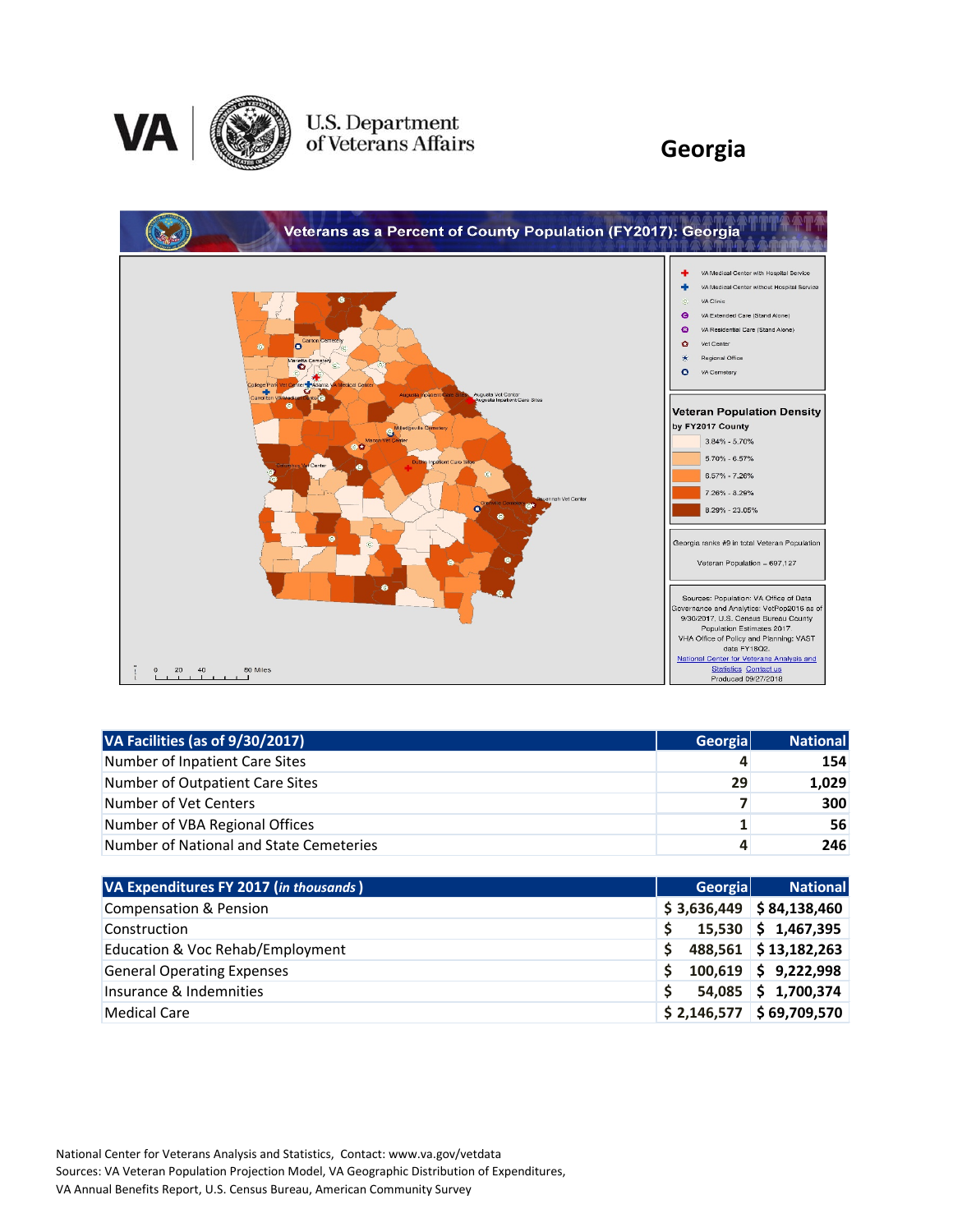

## U.S. Department<br>of Veterans Affairs

#### **Georgia**

| Veteran Population (as of 9/30/2017)           | <b>Georgia</b> | <b>National</b> |
|------------------------------------------------|----------------|-----------------|
| Number of Veterans                             | 697,127        | 19,998,799      |
| Percent of Adult Population that are Veterans  | 8.98%          | 6.60%           |
| Number of Women Veterans                       | 88,735         | 1,882,848       |
| Percent of Women Veterans                      | 12.73%         | 9.41%           |
| <b>Number of Military Retirees</b>             | 98,555         | 2,156,647       |
| Percent of Veterans that are Military Retirees | 14.14%         | 10.78%          |
| Number of Veterans Age 65 and Over             | 265,439        | 9,410,179       |
| Percent of Veterans Age 65 and Over            | 38.08%         | 47.05%          |









| VA Healthcare and Benefits (as of 9/30/2017)         | Georgia | <b>National</b> |
|------------------------------------------------------|---------|-----------------|
| Number of Veterans Receiving Disability Compensation | 186,956 | 4,552,819       |
| Number of Veterans Receiving Pension                 | 9,941   | 276,570         |
| Number of Dependency & Indemnity Comp Beneficiaries  | 17,178  | 411,390         |
| Number of Education Beneficiaries                    | 35,147  | 987,577         |
| Number of Enrollees in VA Healthcare System          | 315,149 | 9,116,200       |
| Number of Unique Patients Treated                    | 211,143 | 6,035,183       |